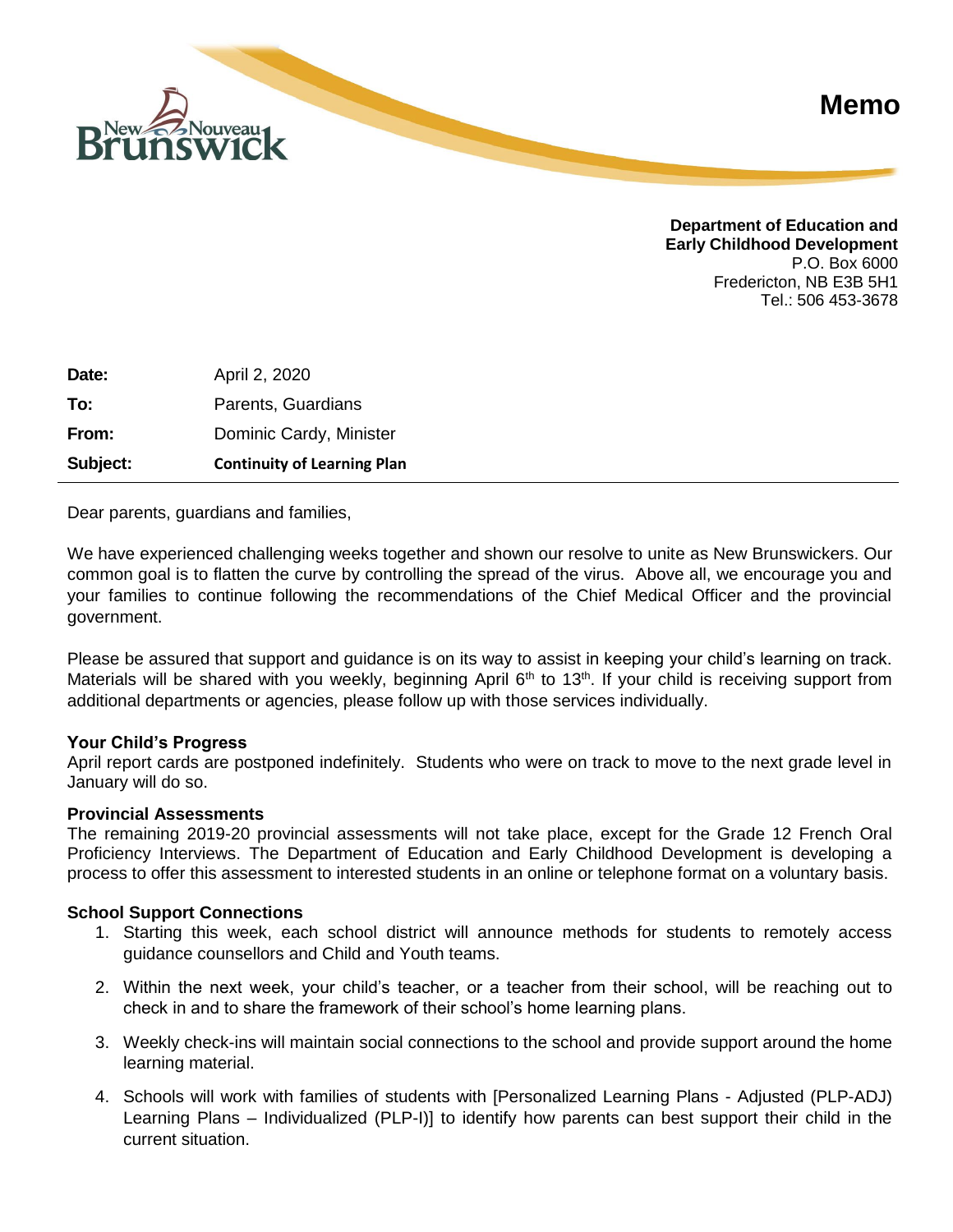# **Next Steps for Continued Learning**

Families are adapting to changes at home and the impacts of COVID-19. We understand they may not be able to consistently support the suggested guidelines below. That said, family encouragement will have a significant impact on the success of home learning. Parents will be asked to play a key role in ensuring students dedicate the recommended time to home learning options.

### **Home Learning Options**

## **Kindergarten to Grade 2**

Home learning options to support literacy and numeracy outcomes will be made available online to families.

Families are encouraged to:

- support their child to complete provided options for an **average of 1 hour per day**;
- read aloud with their children daily; and
- consider daily physical activity and free play as important parts of their child's mental health and skill development.

## **Grades 3 to 5**

Home learning options to support literacy, numeracy, and science outcomes will be made available online to families.

Families will be encouraged to:

- have children participate in these options, to the extent possible, an **average of 1 hour per day** (5 hours per week); and
- encourage children to participate in a daily minimum of 30 minutes of reading and 30 minutes of physical activity.

### **Grades 6 to 8**

Home learning options to support literacy, numeracy, science, and social studies outcomes will be made available online to families.

Families will be encouraged to:

- have students participate in these options, to the extent possible, an **average of 2 hours per day** (10 hours per week); and
- encourage students to participate in a daily minimum of 30 minutes of reading and 30 minutes of physical activity.

## **Grades 9 to 10**

Home learning options to support provincial literacy, numeracy, science, social studies, and personal skill development outcomes will be made available online to families.

Families will be encouraged to:

- have students complete these options for a **minimum of 2.5 hours per day** (12.5 hours per week); and
- encourage students to participate daily minimum of 30 minutes of reading and 30 minutes of physical activity.